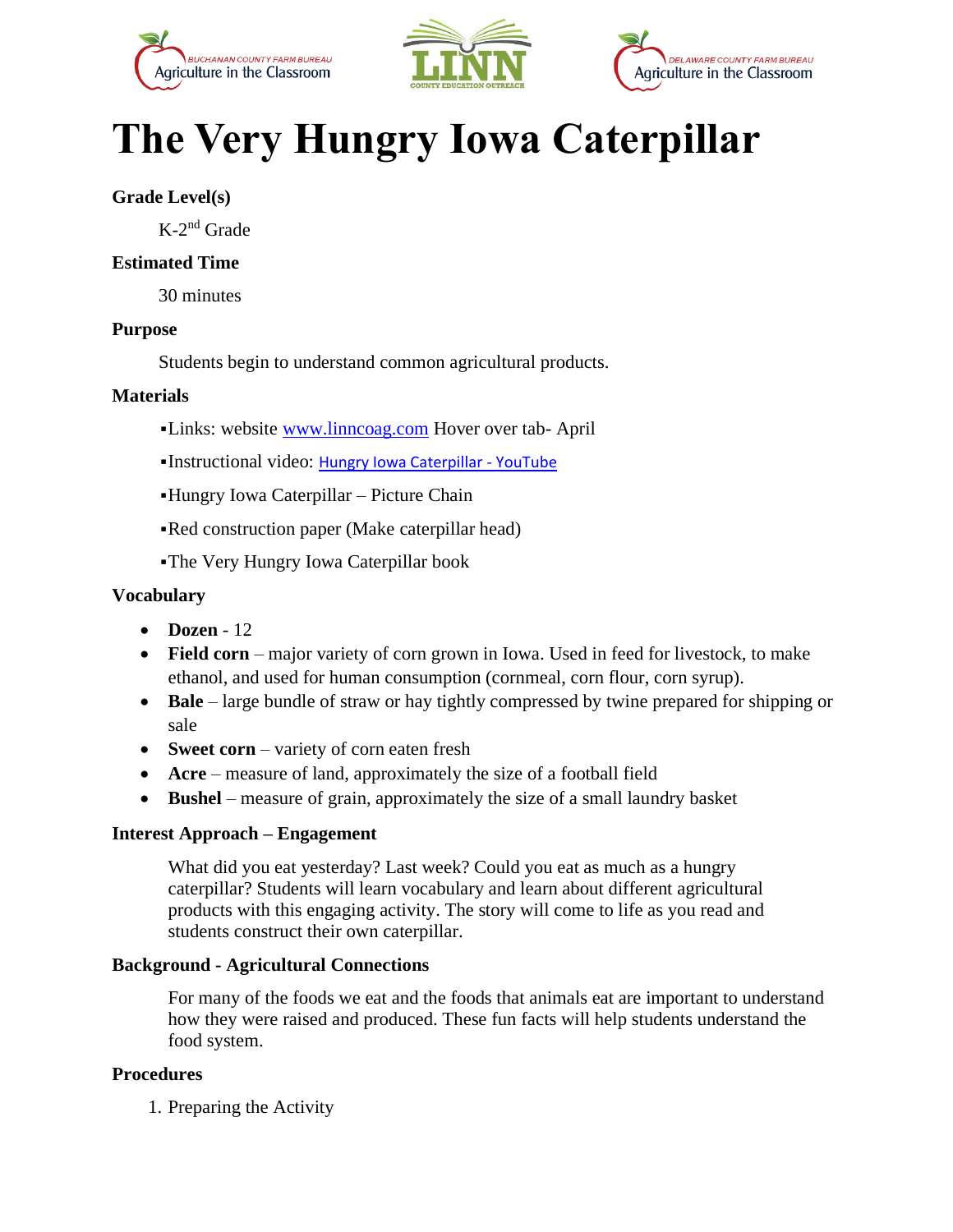





- Cut the Hungry Iowa Caterpillar Picture Chain (Might have to print duplicates, to assure enough for each student)
- Print the *The Very Hungry Iowa Caterpillar* book
- 2. Read *The Very Hungry Iowa Caterpillar*
- 3. Pass out a chain piece to each student and have students color each chain.
- 4. After they color each chain piece, the class now will create a classroom caterpillar with the picture chain pieces. Either follow the book or call on students to come up and share their food item the caterpillar ate. As you attach chain pieces to each other. Share a few Ag Facts about each product.
- 5. After creating the caterpillar, talk about how the caterpillar will then form a chrysalis and over time a butterfly will emerge from the chrysalis.

## **Did you know? (Ag Facts)**

**One Dozen Eggs:** Start off the discussion by asking students where eggs come from. Iowa is the top egg producing state of the nation.

- Only female chickens (called hens) lay eggs.
- A chicken lays one egg every 26 hours a total of 279 eggs per year.
- The color of an egg's shell is the same color as the hen's earlobe.

**Two Turkey Sandwiches:** We eat domesticated turkeys which are not the wild kind we think of at Thanksgiving time. They are actually farmed and raised in masses. They gain so much weight that they are unable to fly.

- Turkeys are separated by gender. A tom is a male turkey. A hen is female.
- A baby turkey is called a poult.
- Iowa farmers produce approximately 8.2 million turkeys and they supply 80% of all Subway stores with their turkey meat.

**Three Ears of Field Corn:** Most of the corn grown in Iowa is not sweet corn but rather field corn that is used to feed cattle and make food products for humans.

- Iowa is the top producing state of field (also called dent) corn.
- Corn is what makes egg yolks yellow.
- Corn is used to make many popular foods such as corn chips and cereal.

**One Pound of Bacon:** Explain that bacon comes from pigs. It comes from the fat on the sides of their bellies. Iowa has 6 hogs for every person in the state.

- Almost one fourth of all pigs in the nation are grown in Iowa.
- Hogs weigh 275 pounds at harvest time.
- 69% of all food service operations serve bacon.
- The average pig will produce more than 23 pounds of bacon.

**Ten Soybeans:** Soybean plants are the short plants (3-5 feet) with lots of leaves growing in many of the fields in Iowa. Soybeans are grown in pods (60-80 pods per plant with 3-4 soybeans per pod).

- Many school buses are powered by soy biodiesel.
- One acre (size of a football field) of soybeans produces 82,000 crayons.
- Ink is made out of soybeans that is used to print newspapers and books.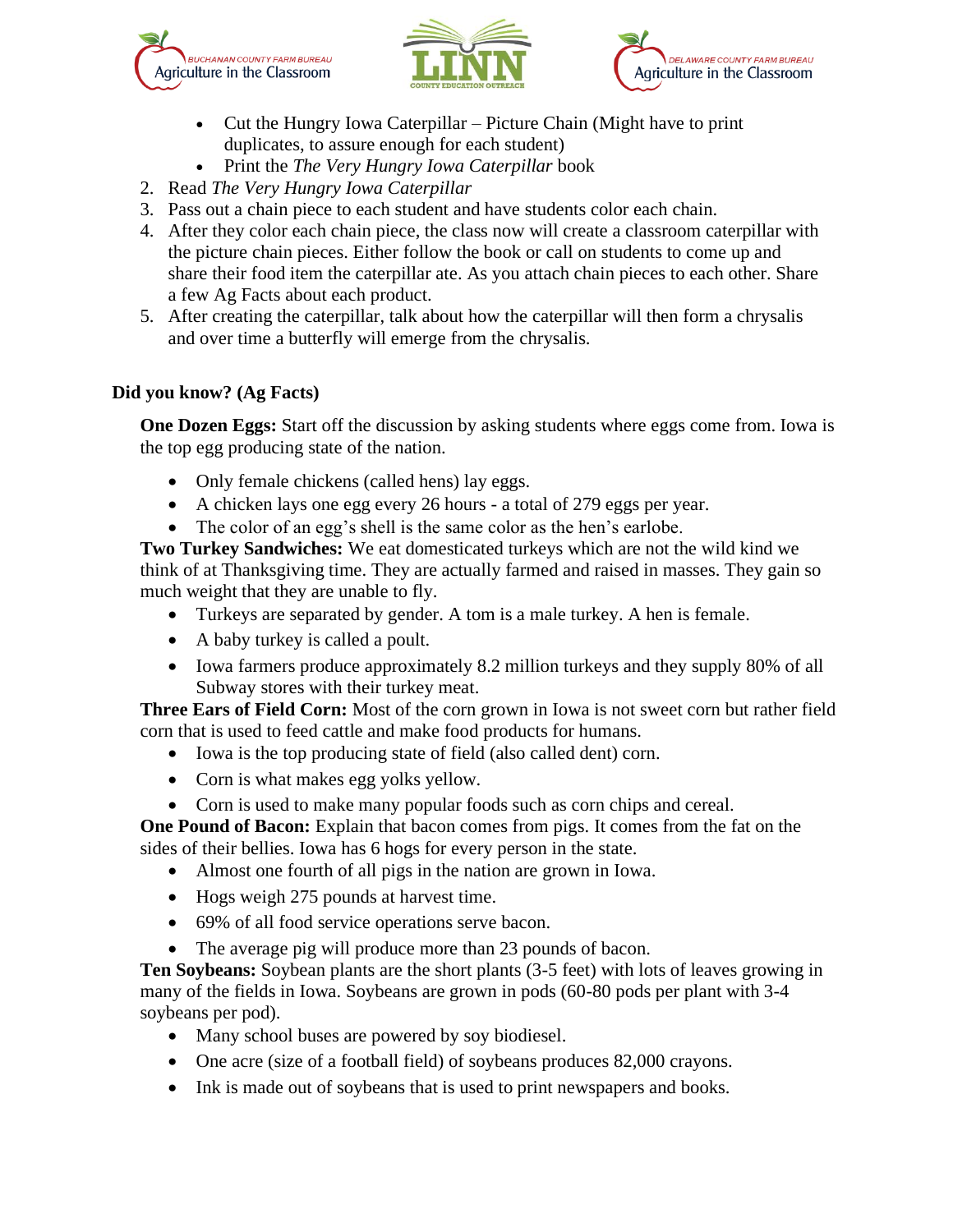





- Soybeans were used to make the frame of the original Ford cars.
- Elevators in the Statue of Liberty use a soybean-based hydraulic fluid.

**1 Bale of Hay:** Hay is a lot like grass. Farmers mow it then rake it into rows that are fluffy. When it dries, a big machine makes it into a round or square bale.

- Hay and straw are not the same thing. Straw is golden in color. Hay is more greenish or tannish.
- Hay is much more nutritional, so it is used for feed. Straw is used for bedding for animals or insulation for a house.

**5 Potatoes:** Iowa has great growing conditions for potatoes, but they are generally not grown in huge fields like corn and soybeans. They are not a top producer of potatoes. Idaho, Washington and Wisconsin are the top producers.

- The potato is the fourth largest food crop in the world.
- French fries are made from potatoes.
- The potato was the first vegetable grown in space.

**1 Pepperoni Pizza:** Many of the ingredients that make up pizza comes from a farm/garden.

- Pepperoni is the most popular pizza topping in the US.
- About 350 slices of pizza are consumed every second in the US.
- 93% of Americans eat at least one pizza every month.
- Each American eats about 23 pounds of pizza every year.

**6 Chicken Nuggets:** The chickens that we eat are very different than the chickens that lay eggs. They are called broilers. Although Iowa is the number one egg producer, they aren't even in the top 10 for broiler production.

- There are more chickens living on Earth than people.
- Laid head to claw, all the chickens consumed from KFC worldwide would circle the Earth at the equator 11 times.
- Chickens only weigh 4-6 pounds when market ready.

**1 Acre of Wheat:** There is very little wheat grown in Iowa because our land is not dry or cold enough. However, wheat is grown on more land worldwide than any other crop. It is the third most produced crop.

- 70% of US wheat is winter wheat meaning it goes in the ground in the fall. It is then dormant throughout the winter and begins to grow in late winter.
- A processing plant for making pasta products from wheat is in Ames.
- Wheat is mainly used for human food.

**1 Watermelon:** Watermelons are grown in warm, moist soils. Iowa is a great place to grow watermelons in mid-May (usually on hills). They are often grown in home gardens and by farmers to take to the Farmers Market.

- A watermelon is 92% water and 6% sugar.
- All parts of a watermelon can be eaten, even the rind which is used as vegetable and stir-fried in other countries.
- Farmers have started to grow cube shaped watermelons in glass boxes.

**1 Bushel of Popcorn:** Some of JollyTime's popcorn is grown in Iowa (various other companies are in Iowa too). Nebraska produces more popcorn than any other state. A popcorn kernel is smaller than a field corn kernel.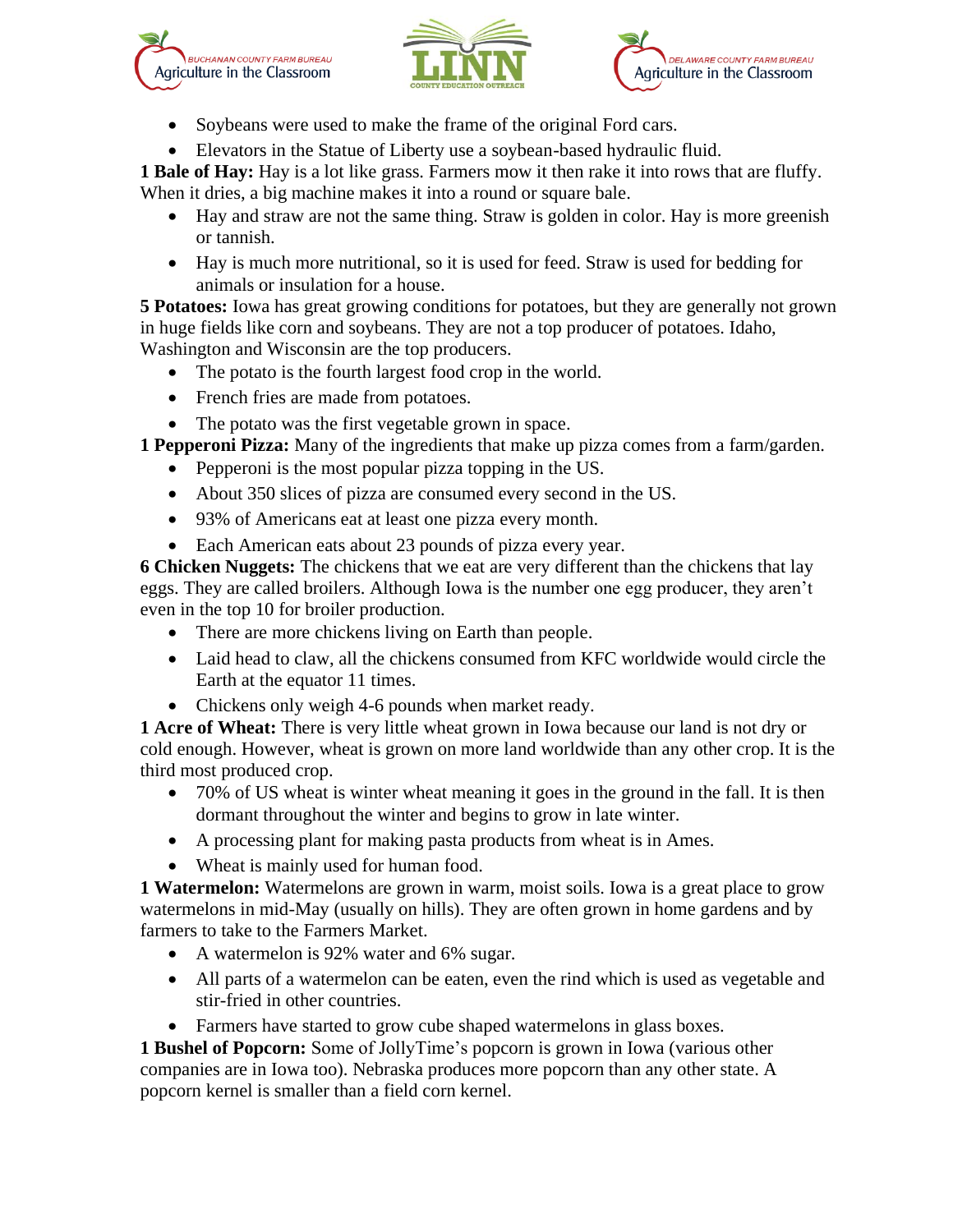





- Popcorn pops because it contains water in its center that boils and turns to steam when heated which creates pressure causing it to pop!
- American's eat enough popcorn in one year to fill the Empire State Building 18 times.
- Orville Redenbacher started popping corn in 1919 at 12 years of age. In ancient times they would heat sand in a fire then stir kernels into the sand.

**1 Pound of Cheese:** Cheese is made with milk that comes from dairy cows. Iowa is 7th in number of dairy herds as well as cheese production (240 million pounds of cheese produced each year).

- It takes 10 pounds of milk to make 1 pound of cheese.
- Chevre is the name for goat milk cheese.
- The US produces more than 25% of the world's cheese supply.

**1 Pound Hamburger:** Iowa is ranked 6th in the nation for beef production with 30,000 operations.

- Hamburger from a single steer will make 720 quarter-pound hamburgers.
- Iowa ranks 2nd in the nation for red meat production.
- One cowhide can produce enough leather to make 20 footballs, 18 soccer balls, 18 volleyballs or 12 basketballs.

**1 Acre of Oats:** Oats grow in cooler climates with lots of rainfall. Some are grown in Iowa.

- Quaker Oats is in Cedar Rapids, Iowa. It is the largest cereal company in the world.
- Oats are primarily used to feed livestock, specifically horses.
- They are planted in pastures or baled for hay.
- Only about 5 percent of oats are consumed by humans as food sources, such as oatmeal.

**12 Ears of Sweet Corn:** Sweet corn is grown in small plots around Iowa. It can be eaten without being processed.

- Sweet corn is a result of changes in field corn to make the kernel store more sugar inside it. Their kernels are smaller than field corns.
- Sweet corn leaves were used at chewing gum by Native Americans.
- Sweet corn is grown and ready for harvest in 65-90 days.
- The tassel at the top of the stalk is the boy part and the silk at the end of the ear is the female part.

**3 Cans of Pop:** Corn is grown widely in Iowa and is then sold to be changed into something else, like a can of pop.

- A bushel of corn can sweeten 400 cans of soda.
- You can't tell the difference between sugar and high fructose corn syrup made from corn, nor is one healthier.
- 1 Big Apple: Iowa is the birthplace of Red Delicious Apples. Apples are grown on trees.
- Apple trees take 4-5 years to produce their first fruit.
- Apples ripen 6-10 times faster at room temperature than if they are refrigerated.
- It takes 36 apples to create one gallon of apple juice.

## **Organization Affiliation**